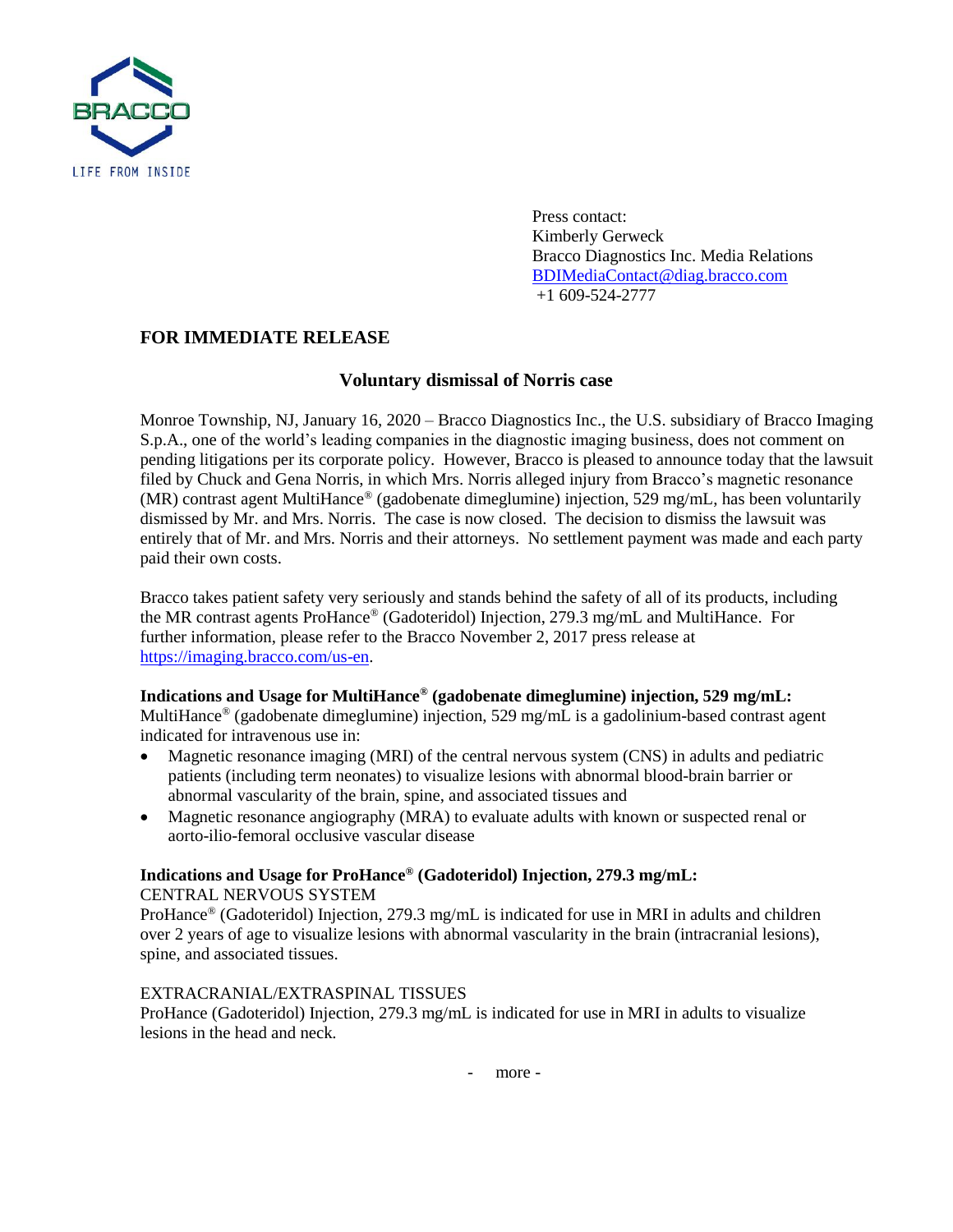

## **IMPORTANT SAFETY INFORMATION for MultiHance and ProHance:**

## **WARNING: NEPHROGENIC SYSTEMIC FIBROSIS**

Gadolinium-based contrast agents (GBCAs) increase the risk for NSF among patients with impaired elimination of the drugs. Avoid use of GBCAs in these patients unless the diagnostic information is essential and not available with non-contrasted MRI or other modalities. NSF may result in fatal or debilitating systemic fibrosis affecting the skin, muscle and internal organs.

- The risk for NSF appears highest among patients with:
	- chronic, severe kidney disease (GFR < 30 mL/min/1.73m<sup>2</sup>), or
	- acute kidney injury.
- Screen patients for acute kidney injury and other conditions that may reduce renal function. For patients at risk for chronically reduced renal function (e.g. age  $> 60$  years, hypertension or diabetes), estimate the glomerular filtration rate (GFR) through laboratory testing.
- For patients at highest risk for NSF, do not exceed the recommended MultiHance/ProHance dose and allow a sufficient period of time for elimination of the drug from the body prior to re-administration. *(see WARNINGS)*

### **MultiHance (gadobenate dimeglumine) injection, 529 mg/mL**

Anaphylactic and anaphylactoid reactions have been reported, involving cardiovascular, respiratory, and/or cutaneous manifestations ranging from mild to severe. The possibility of a reaction should always be considered, especially in those patients with a history of a known clinical hypersensitivity or a history of asthma or other allergic disorders. Trace amounts of gadolinium may remain for months or years in the body organs including bone (highest concentration), brain, liver, spleen, kidneys and skin. Consequences of gadolinium retention in the brain have not been established. Pathologic and clinical consequences of retention in skin and other organs have been established in patients with impaired renal function. Minimize repetitive GBCA imaging studies, particularly close spaced studies when possible.

### **ProHance (Gadoteridol) Injection, 279.3 mg/mL**

As with all paramagnetic agents, caution should be exercised in patients with deoxygenated sickle erythrocytes and renal insufficiency with or without hepatic impairment. The possibility of a reaction, including serious, life threatening, or fatal, anaphylactic or cardiovascular reactions, or other idiosyncratic reactions, should always be considered, especially in those patients with a history of a known clinical hypersensitivity or a history of asthma or other allergic disorders. Trace amounts of gadolinium may remain for months or years in the body organs including bone (highest concentration), brain, liver, spleen, kidneys and skin. Consequences of gadolinium retention in the brain have not been established. Pathologic and clinical consequences of retention in skin and other organs have been established in patients with impaired renal function. Minimize repetitive GBCA imaging studies, particularly close spaced studies when possible.

**Please see full Prescribing Information and Patient Medication Guide for additional important safety information for/regarding MultiHance (gadobenate dimeglumine) injection, 529 mg/mL at<https://www.braccoimaging.com/us-en/products/magnetic-resonance-imaging/multihance>**